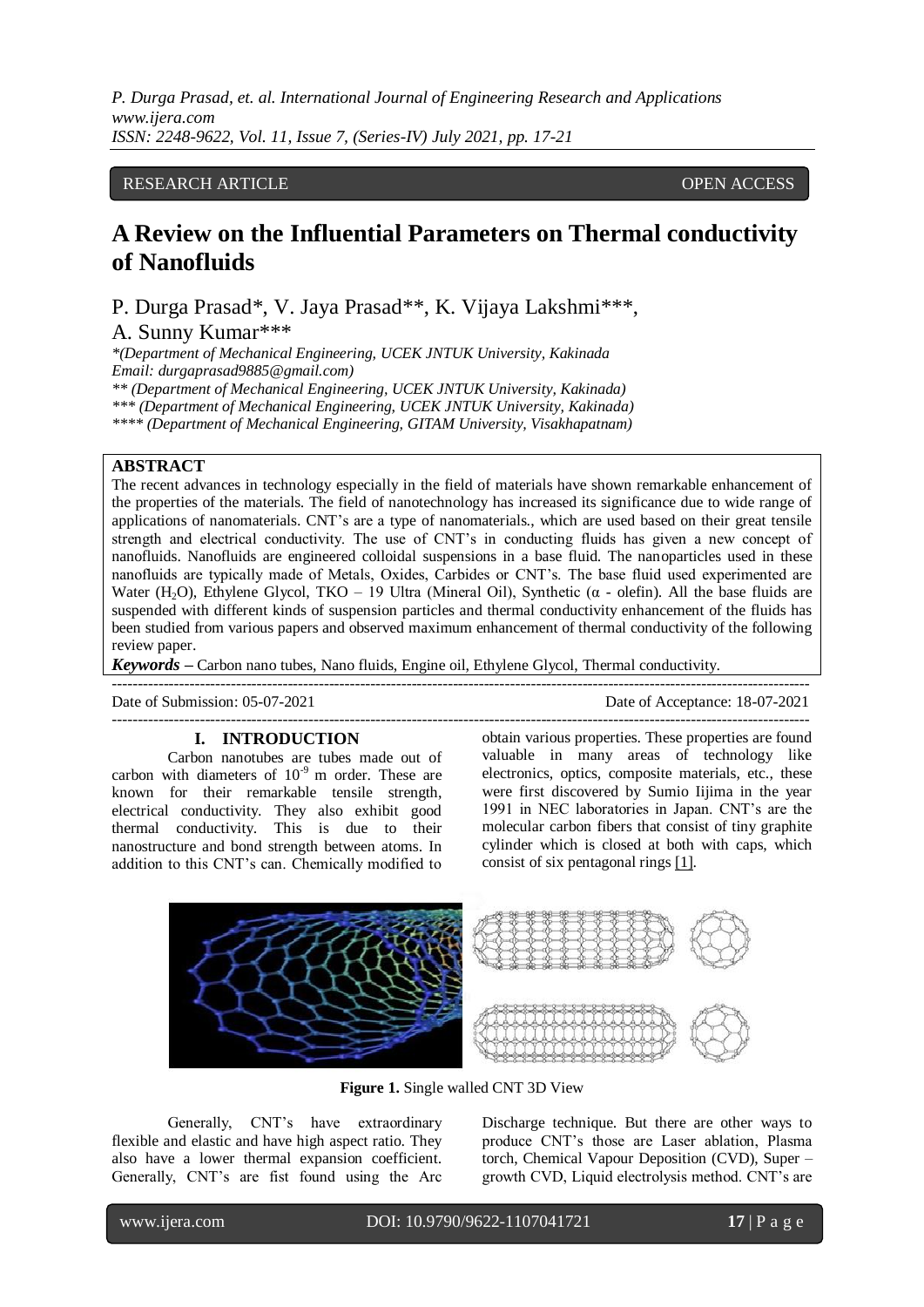broadly classified into two types, they are Singlewalled Carbon nanotubes (SWCNT's) and Multi walled carbon nanotubes (MWCNT's) as shown in Fig.1.

#### **1.1 SWNCT's**

SWCNT's are cylinders formed with one layer (wall) of carbon molecules. The diameters of the SWCNT's are determined by synthesis temperature. SWCNT's are used an additive in base fluids to form nanofluids. Polymers are used to increase their strength and a catalyst for better control reactions. They also used electromagnetic shielding. These are also used as super capacitors.

## **1.2 MWCNT's**

MWCNT's on the other hand differ from SWCNT's by the number of cylinder walls they have. MWCNT's form multiple concentric walls of increasing walls of increasing diameter in consequential order as shown in Fig. 2. These have similar applications SWCNT's but with more capacity or more output than SWCNT.



Figure 2: Multi walled Carbon Nano tubes

Nanofluids are the fluids that are formed by mixing nanoparticles into any base fluid like water, alcohol, etc. ethylene glycol, and oil. These have novel applications which help those to use in heat transfer applications. They found typical applications in microelectronics, Pharmaceuticals, Hybrid power engines, domestic refrigerators, in heat exchangers, reducing the boiler flue gas temperature. In nanofluids, the nanoparticles form a colloidal suspension in any base fluids and thus by enhancing the properties of the fluids. CNT's are one of the suspensions used in nanofluids. CNT's are immersed in a base fluid and a dispersant is added to form heat transfer fluids. *M.J. Assael at. el.* has given the various thermal conductivity enhancements of the CNT's solved in base fluids like Ethylene Glycol and Water with dispersants SDS, CTAB, and Triton  $X -$ 100. Generally, CNT's doesn't disperse into the fluids as a result dispersant are added to that nanofluids to avoid the agglomeration of CNT's in the nanofluids.

Thermal Conductivity in CNTs is very high is around  $2800 - 6000$  W/m K and it is used for enhancements of the thermal properties of liquids and is used as heat exchanger liquids. Carbon nanofluids exhibit higher thermal conductivity than the base fluid as it comprises of the solid particles of CNTs dispersed uniformly throughout the liquid.

## **II. MATERIALS AND METHODS**

*M. J. Assael et al.*, 2004 prepared a carbonmultiwall nanotube (C-MWNT) produced by MER Corporation, USA, by the catalytic decomposition method. To ensure the uniform dispersion of C-MWNT in water, sodium dodecyl sulphate (SDS) was employed. A 0.6% volume suspension of C-MWNT in water was employed in all measurements. In this experiment, they prepared three groups of suspensions were prepared i.e., Group A, B, and C. The group A suspensions were prepared byadding C-MWNT in water and then SDS. The suspensions were placed in an ultrasonic homogenization for a period of time from 10 to 180minutes. And the group B suspensions were formed without water content of other suspensions by evaporation. The resulting suspension was placed in ultrasonic homogenization for a period of time ranging from 70 to 320minutes. The suspensions were formed by regenerating C-MWNT from other suspensions in group C suspensions with the successive treatment of centrifugation, homogenization, and drying. The ultrasonic homogenization duration is ranging from 430 to 500 minutes [\[2\].](#page-4-1)

Later, for further experimentation M.J Assael (*M.J Assael. et.al 2005*), has used hexadecyltrimethylammonium bromide (CTAB), and Nanosphere AQ as dispersant material for studying the homogenization and uniformity of the solutions prepared. He prepared samples of groups A, B, and C with these suspensions and concluded to use CTAB as dispersant as it exhibits more homogeneity of the solution and finally prepares 3 samples which have two samples with CTAB as dispersant and one sample with Nanosphere AQ as the dispersant. These three samples are experimentally analyzed for thermal conductivity.

*M. J. Assael et al., 2006* prepared Cu nanospheres were dispersed in ethylene glycol, those provided by MER Corporation USA, with ultrasonic homogenization duration of 60minutes. The enhancement of thermal conductivity of various Nanofluids in the presence of oxide nanoparticles such as CuO and Al2O3. Moreover, attempts were made to use Nano diamond dispersed phase, but it seems not fruitful. Because the resulted samples were stable only for few minutes and only minimally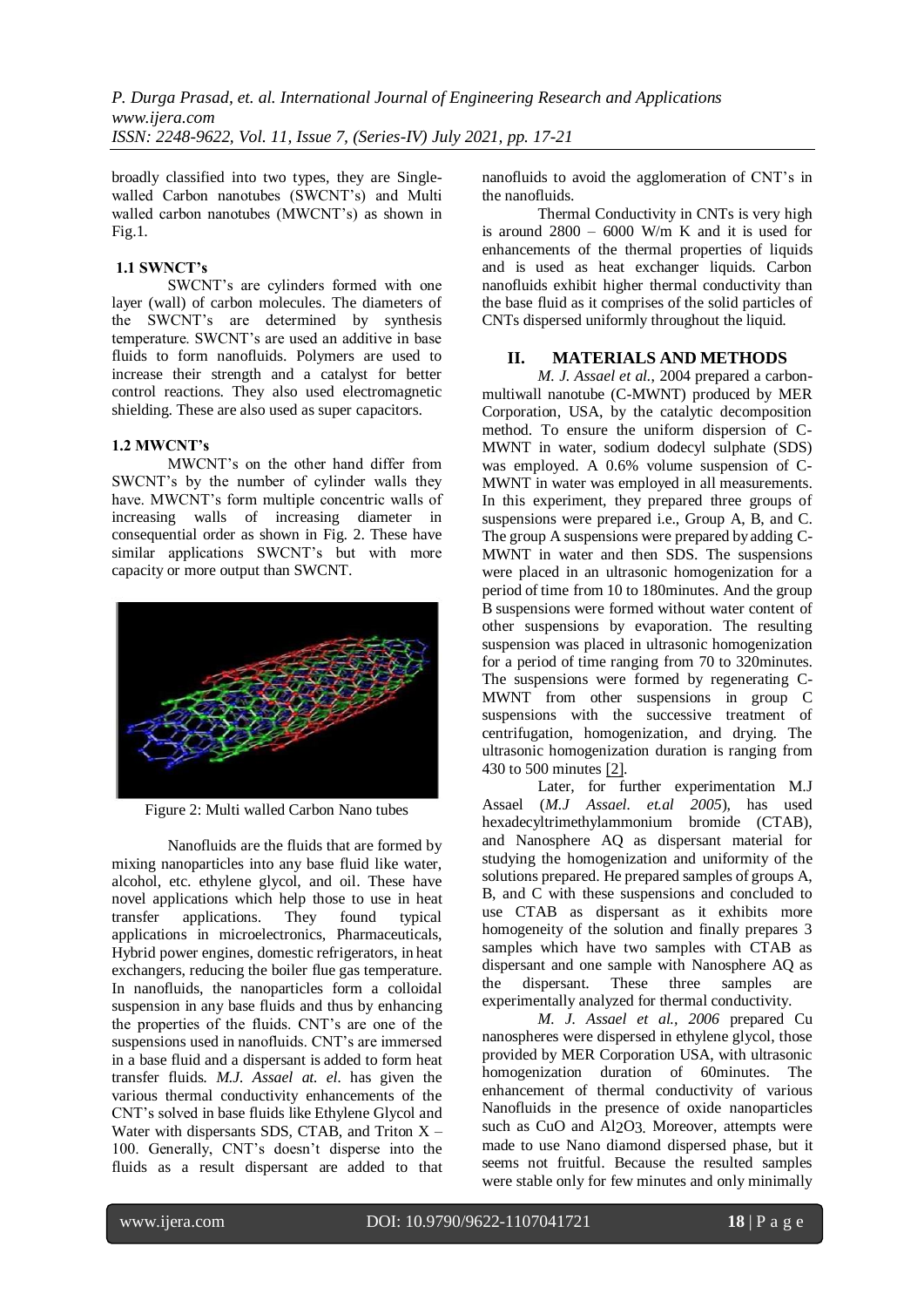increment in enhancement due to a large amount of surfactant needed to achieve the dispersion. M. J. Assael et al. attempted to disperse 0.025vol% C-MWNTs, with a mean diameter of 120nm, in ethylene glycol without the use of dispersants. And then the sample was subjected to ultrasonic vibration for 60minutes and an increase of thermal conductivity with relation to base fluid was measured [\[3\].](#page-4-2)

When it comes to carbon nanotubes. CNTs are more fascinating materials. They combine macroscale and microscale dimensions. They also exhibit the properties like high thermal conductivity (6,600 W.m-1. K-1 for carbon single-walled nanotubes, C-SWNT) and their low density and M. J. Assael et al. prepared carbon nanotube suspensions with anionic dispersant, sodium dodecyl sulfate was chosen as the anionic dispersant. The aliphatic and hydrophilic parts help in interacts with carbon material and suspend them in the polar environment of ethylene glycol or water. The resulted suspensions were more uniform and stable when compared to the ones prepared without the addition of a dispersant. M. J. Assael examined the suitability of cationic dispersants and selected the hexadecyltrimethylammonium bromide (CTAB) and monitor the effect in thermal conductivity by addition CTAB.T- octylphenoxypolyethoxyethanol (Triton X-100) was selected as the representative substance for non-ionic dispersants to prepare samples.

*Phuoc et al.* prepared a base fluid by mixing an appropriate amount of lower molecular chitosan (>75% deacetylation) into deionized water of 0.5 vol% acetic acids and stirred with a magnetic stirrer for 24hours. There are three different weight percent's (0.1wt %, 0.2wt %, and 0.5wt %) of chitosan and four different weight percent's of MWCNTs (0.5wt%, 1wt%, 2wt%, 5wt %) were used for the study. For all the samples Phuoc at el. prepared nanofluids by dispersing an appropriate amount of MWCNTs in the base fluid (200ml). the resulted sample was subjected to ultrasonicated for 10minutes at 100% amplitude using a 130W, 20KHz ultrasonic processor (VCX 130, Sonics & Materials Inc.) and it was followed by 10 minutes stirring using magnitude stirrer and the same process was repeated until the total mixing time was 1hour. And the samples were at rest for 24 hours before conducting the thermal conductivity measurements.

*Phuoc et al.* prepared a base fluid by mixing an appropriate amount of lower molecular chitosan (>75% deacetylation) into deionized water of 0.5 vol% acetic acids and stirred with a magnetic stirrer for 24hours. There are three different weight percent's (0.1wt %, 0.2wt %, and 0.5wt %) of

chitosan and four different weight percent's of MWCNTs (0.5wt%, 1wt%, 2wt%, 5wt %) were used for the study. For all the samples Phuoc at el. prepared nanofluids by dispersing an appropriate amount of MWCNTs in the base fluid (200ml). the resulted sample was subjected to ultrasonicated for 10minutes at 100% amplitude using a 130W, 20KHz ultrasonic processor (VCX 130, Sonics & Materials Inc.) and it was followed by 10 minutes stirring using magnitude stirrer and the same process was repeated until the total mixing time was 1hour. And the samples were at rest for 24 hours before conducting the thermal conductivity measurements [\[4\].](#page-4-3)

 The SAE 20 W50 engine oil was used as a base fluid in *Ettefaghi at. el*. Also, the multi-walled carbon nanotubes with a purity of 95 wt.% were synthesized. They are different methods like bath and probe ultrasonic planetary ball mill and functionalized Ehsan-o-Allah Ettefaghi at el., prepared carbon nanotubes with dodecyl amine (dda) and were dispersed inside the base oil using a planetary ball mill. For animation MWCNTs, 300 mg of carboxylate MWNTs was added to a solution of SoCal<sub>2</sub> and DMF (20:1) at  $70^0$  and stirred for 24 hours. And then MWNTs were filtered and washed with THF several times and dried in a vacuum oven at 50 $\degree$ C. Then 200mg of the resulted MWNTs was added to 1kg of dodecyl amine. The black suspension was washed with a sufficient amount of ethanol. Finally, the MWCNTs were dried at  $65<sup>0</sup>C$ overnight, and then MWCNTs – dda was operated on.

# **III. RESULTS**

*M. J. Assael et al (2004)* have reported that the results of thermal conductivity are shown in Fig. 3. The total homogenization time was employed as the abscissa. As we discussed earlier, three groups of suspensions were prepared, resulted in two curves in Fig.3. The maximum thermal conductivity enhancement reported was 38% using the transient hot-wire method. The suspensions which were prepared as Group A with a length of more than 50µm, showed the highest enhancement of the thermal conductivity while Group B has nanotubes with a length less than 5µm and Group C with a length less than 3µm. M. J. Assael et al (2004) note: (a) effect of SDS concentration: resulted that there is no apparent significance for the thermal conductivity of the suspension. (b) Effect of homogenization time: From Fig.3 showed that increasing the homogenization time reduced the enhancement of the thermal conductivity of the suspension.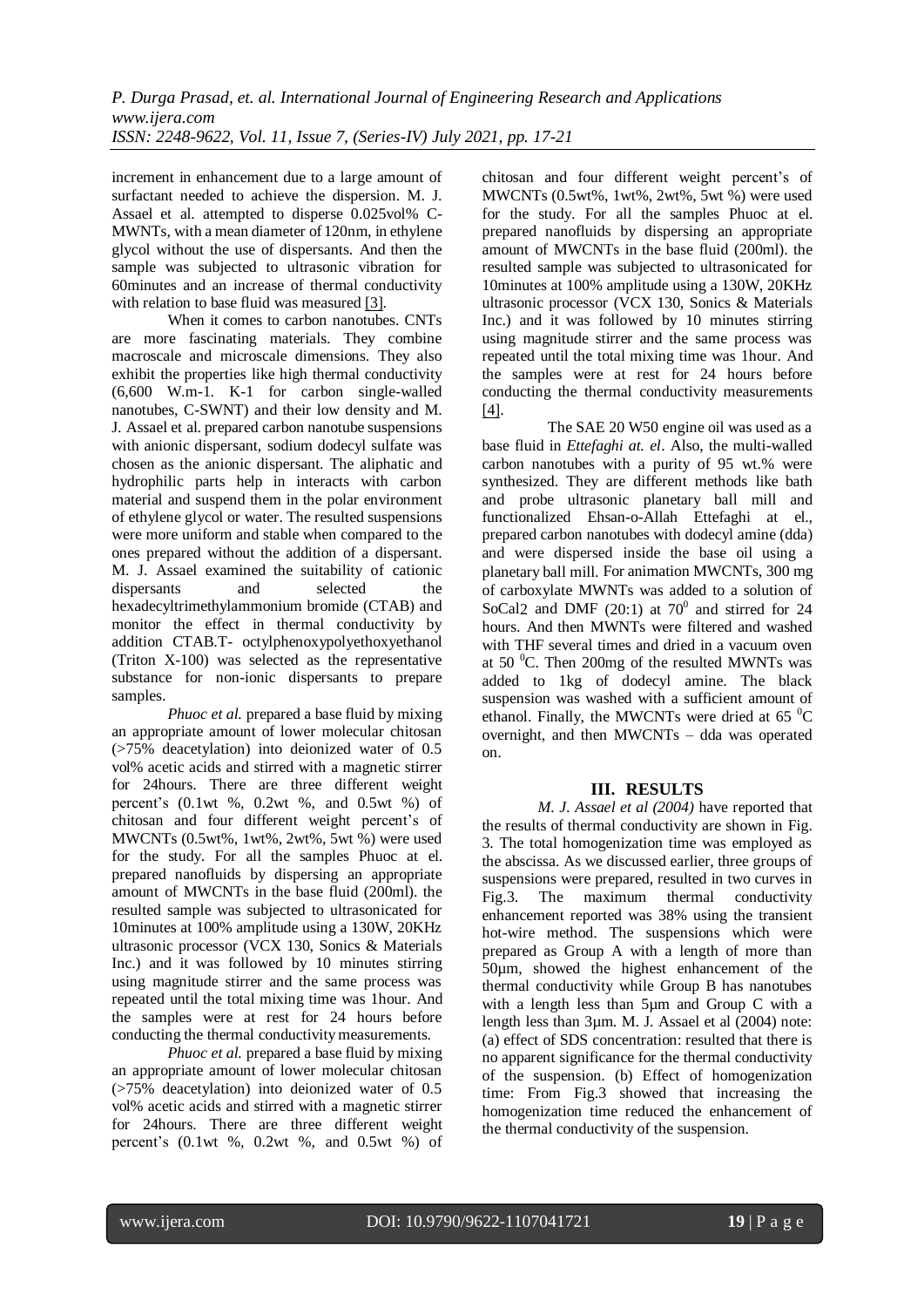*P. Durga Prasad, et. al. International Journal of Engineering Research and Applications www.ijera.com*



*ISSN: 2248-9622, Vol. 11, Issue 7, (Series-IV) July 2021, pp. 17-21*

Figure 3: Thermal conductivity measurements of C-DWNT suspensions in water





Figure 4: Source Ettefaghi .at. el, show different properties of nano fluids.

*M. J. Assael et al 2005*. Group A samples shown the largest enhancement in thermal conductivity of 34%. These samples comprised of 0.6 vol% C-MWNT aqueous suspensions, with 1 and 3mass % of CTAB, these are subjected to 10 min of ultrasonic homogenization. He also reported that the concentration of CTAB affects thermal conductivity. For the same homogenization time dispersants variation in thermal conductivity.

*Ettefaghi et al 2013* has observed that in engine oil